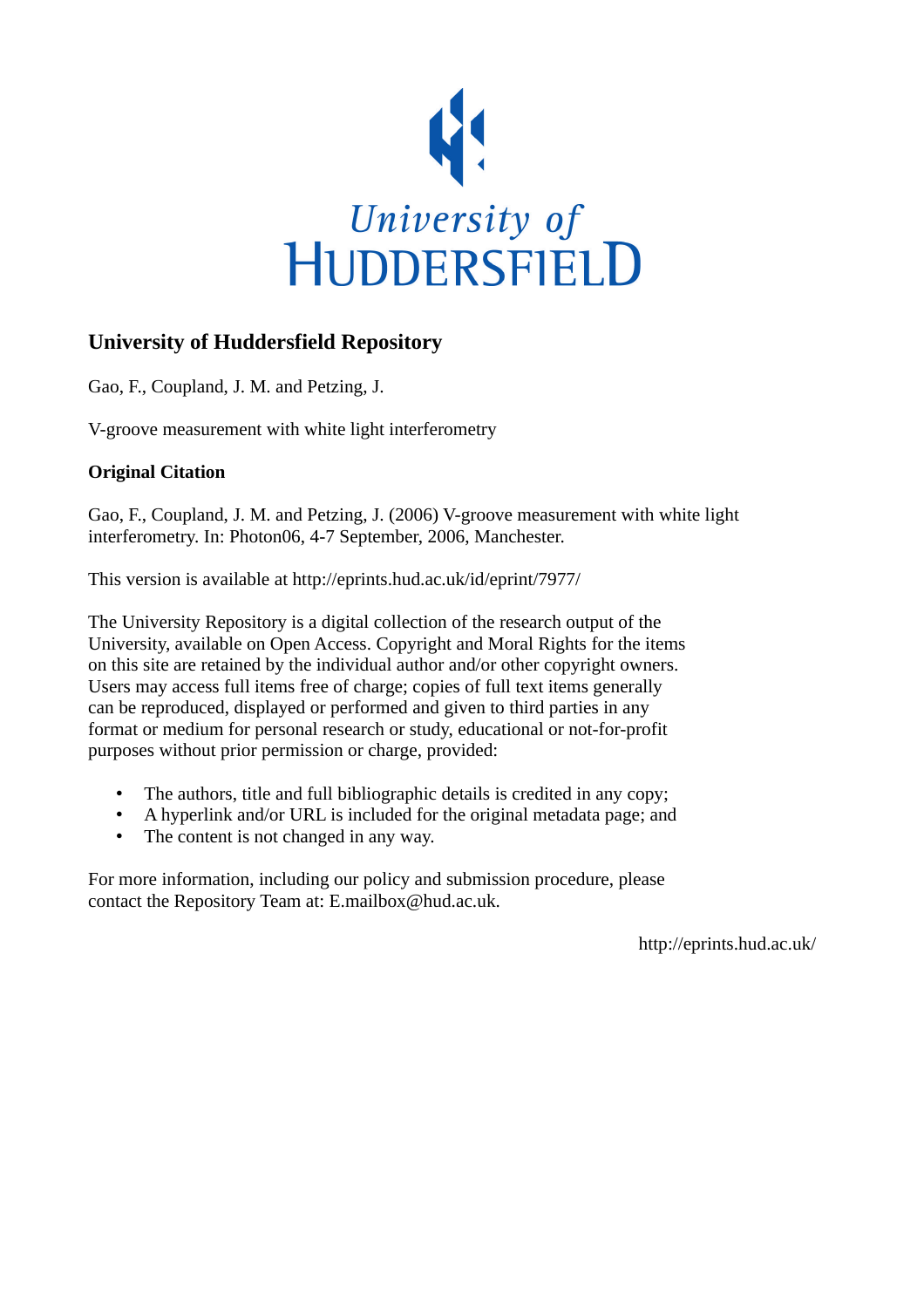# **V-Groove Measurements using White Light Interferometry**

# **F Gao, J M Coupland and J Petzing**

Wolfson School of Mechanical and Manufacturing Engineering Loughborough University Loughborough Leicestershire, LE11 3TU

F.Gao@lboro.ac.uk

**Abstract**. White Light Interferometry (WLI) provides a fast and convenient means to measure surface profile. With sub-nanometre resolution and non-contacting operation, WLI is also a promising means to estimate surface roughness parameters. In recent years, however, several articles have concluded that great care must be taken to interpret the output of this type of instrument. For example the measurement of step artefacts often show a systematic error of a few tens of nanometres or so in magnitude, when the step height is less than the coherence length of the source, and surface roughness is generally overestimated by a similar value. Other error sources exist but for the most part systematic errors in WLI are less than, or of the order of, half a wavelength. In this paper, we report for the first time, that WLI should also be used with caution when it is used to measure the profile of V-grooves. We show that an inverted measurement profile with an error magnitude of several hundred microns is possible in this instance. Using a simple ray based model we show that this effect can be attributed to multiple reflections and can have a magnitude. Although, this experiment is somewhat contrived, we maintain that similar discrepancies exist in the measurement of abraded surfaces and discuss the implications of this type of error in the estimation of surface roughness.

**Key words**: White light interferometry, V-groove measurement, surface roughness measurement, multiple scattering effect.

#### **1. Introduction**

White-light interferometry (WLI) is a widely used method for high precision surface measurement[1-7]. Compared with other surface measurement methods such as stylus profilimetry, scanning probe microscopy and phase shifting interferometry, the benefits of WLI in surface measurement are significant. The technique is non-contacting and can be used to measure the profile of delicate membranes or soft materials without risk of damage. Since the light source used in WLI is polychromatic, it has a short coherence length and consequently interference fringes only occur when the path lengths in the interferometer are matched to this tolerance. Consequently, the 2π phase ambiguity that is characteristic of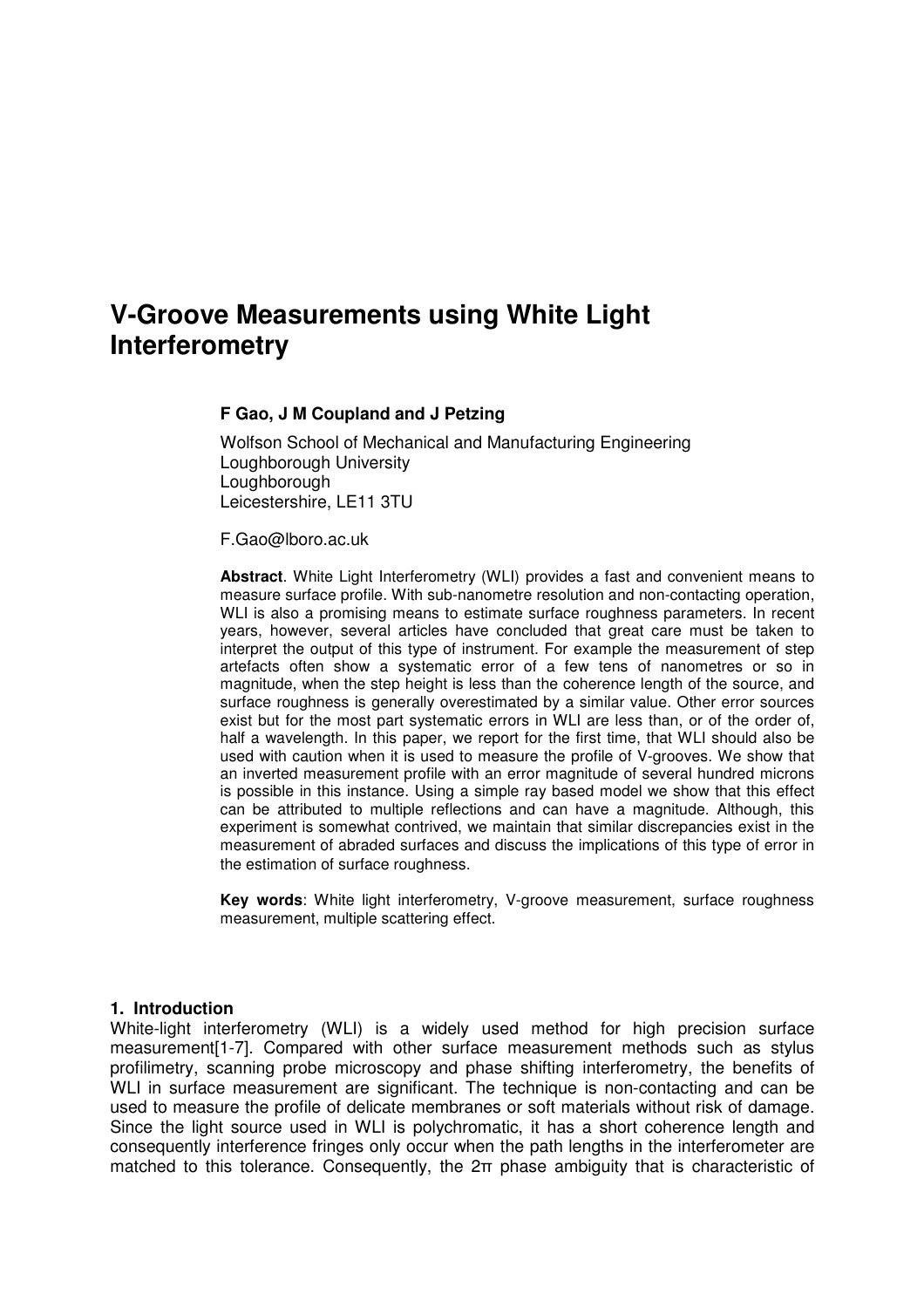phase-shifting interferometers[8] is avoided resulting in a virtually unbounded measurement range. Thus WLI is a fast and convenient to measure the surface profile in three dimensions with sub-nanometer resolution in the vertical (scan) direction and sub-micrometer resolution in lateral directions.

Although WLI is clearly a powerful measurement tool, some drawbacks have been reported in the literature. In 1990 Hillmann reported that measurement of a roughness standard by optical methods (a laser focus system and an interference microscope) have significant deviations with the results obtained using the contact stylus method[9]. In recent years, several other concerns have been raised[9-24] that can be summarised as follows:

- 1. The Batwing Effect: When a WLI is applied to measure step heights, errors have been reported when step heights that are less than the coherence length of the light source [17, 21, 25]. The problem is known as the Batwing Effect, because the shape of the false information.
- 2. Ghost Steps: When investigating flat substrates, some WLI instruments exhibit so-called ghost steps that appear at a well defined position in the field[19].
- 3. Slope Dependent Errors: Measurement results can be affected by the slope of the object[12, 17, 19, 20]. The position of ghost steps can also be slope dependent.
- 4. Materials Effects: Different materials exhibit different phase changes on reflection, and depending on the processing algorithms used these affect the surface height measurement[15, 22].
- 5. Spatial Frequency (pitch) Effects: The amplitude of periodic structures with square profile are dependent on pitch[24].
- 6. Surface Roughness. Comparison with stylus and other methods show surface roughness obtained by WLI are over-estimated [9-12, 23, 24].

These effects can be attributed to two main causes; field dependant dispersion in Mirau type objectives[17]; multiple scattering/diffraction effects[25]. Errors of the first kind are instrument dependent and can be mitigated by careful optical design, however, errors resulting from the second source are fundamental to the measurement technique. For the most part errors of the second kind have been reported to result in half-wavelength errors or less. In this paper we report measurements of a known V-groove profile that exhibit gross multiple scattering effects and errors of almost 200 microns in magnitude. Although, this is a extreme case it demonstrates that multiple scattering and diffraction effects deserve further examination.

#### **2. V-groove measurement**

A Silicon V-groove specimen with the depth profile shown in figure 1 was purchased. The Vgroove was etched into a polished Silicon substrate and has an accurate internal angle of 70.52 degrees defined by the lattice dimensions. A Zygo NewView 5000 White Light Interferometer, fitted with a 50X objective with numerical aperture  $NA = 0.55$ , was used to measure the V-groove.

With the top surface of the substrate approximately normal to the optical axis (zero tilt), a typical measurement section is shown in figure 2. At the edge of the field, it can be seen that the top surface of the substrate appears at the expected position. Toward the top of the Vgroove walls, the signal quality is poor and the measurement produces noise (in this case a minimum detectable modulation of 1% was set and no filtering or post processing was performed). This again, might be expected because the walls of the V-groove are smooth, and in this case they are inclined at an angle of 54.74 degrees to the horizontal. Rays scattered from this surface are outside the acceptance cone of the objective lens with a (half) angle defined by the NA of  $sin^{-1}$  (0.55) = 33 degrees. However, despite this apparent inability to measure, the V-groove, a good signal is obtained, and an apparently valid measurement is made, at the bottom of the V-groove profile. This measurement deviates significantly from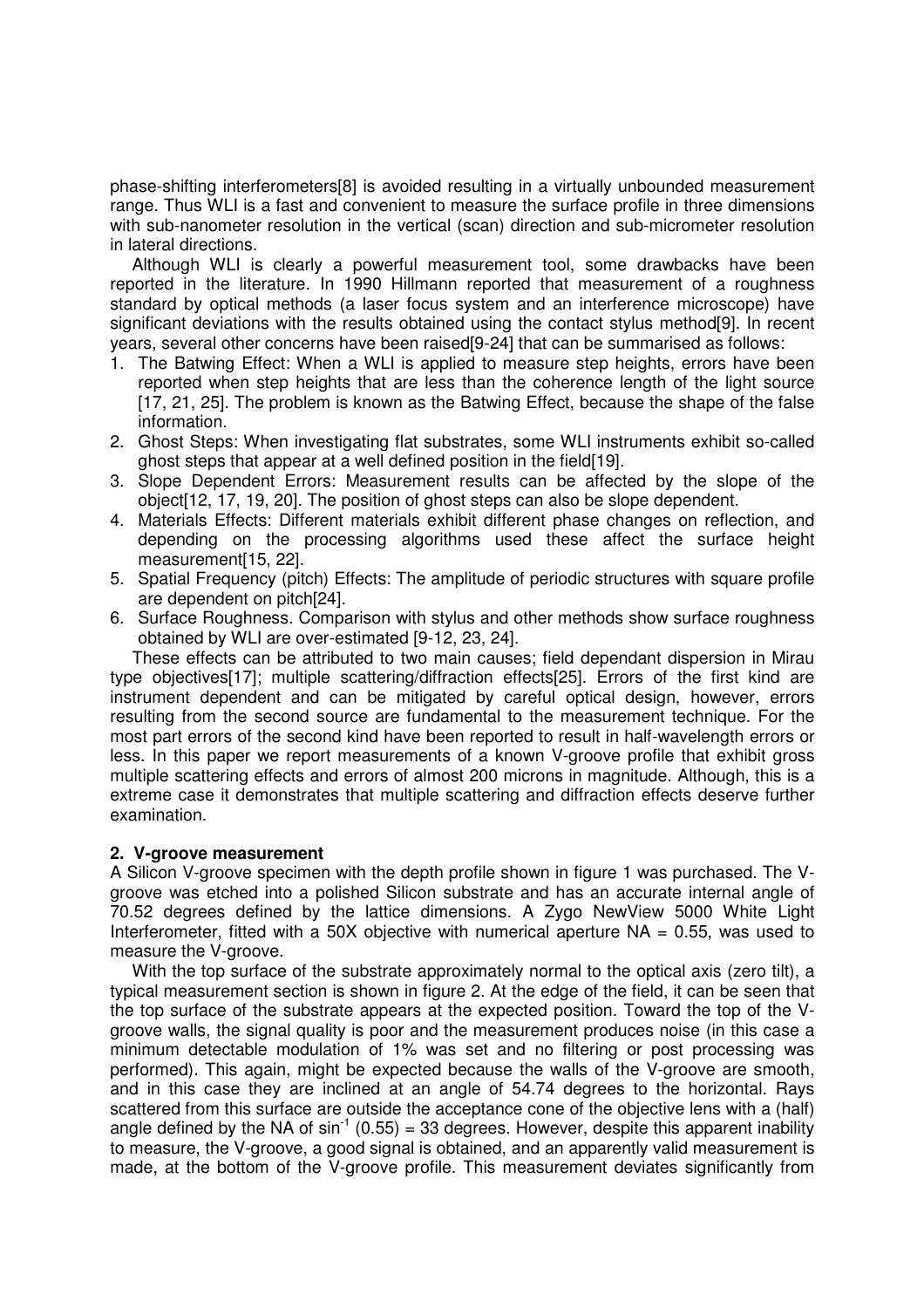the known form. We have included an estimate of the V-groove profile as the dashed lines in figure 2. It can be seen that, at the bottom of the groove, the measurements and the known form coincide only at the apex and the measurements show an inverted form (ie a peak rather than a trough).







#### **3. Analysis**

A basic ray analysis readily shows this type of error is due to multiple reflections. Figure 3 shows a cone of rays that appear to come from the measured point but are really reflected from the edge of the groove onto the opposite wall. If the whole round trip is considered, an illuminating ray emitted from the objective will be reflected 3 times by the surface before it is imaged by the objective once again. In essence, current WLI surface measurement algorithms assume erroneously that a single reflection (or scattering event) takes place.





It is noted that a given ray may or may not be returned within the acceptance angle of the objective depending on the groove angle, image position and the tilt of the object. It can be seen from the results of figure 3 that only image points toward the bottom of the groove reflect light back to the objective. Tilting the object changes the relative efficiency of the objective to collect light from different regions. Figures 4 and 5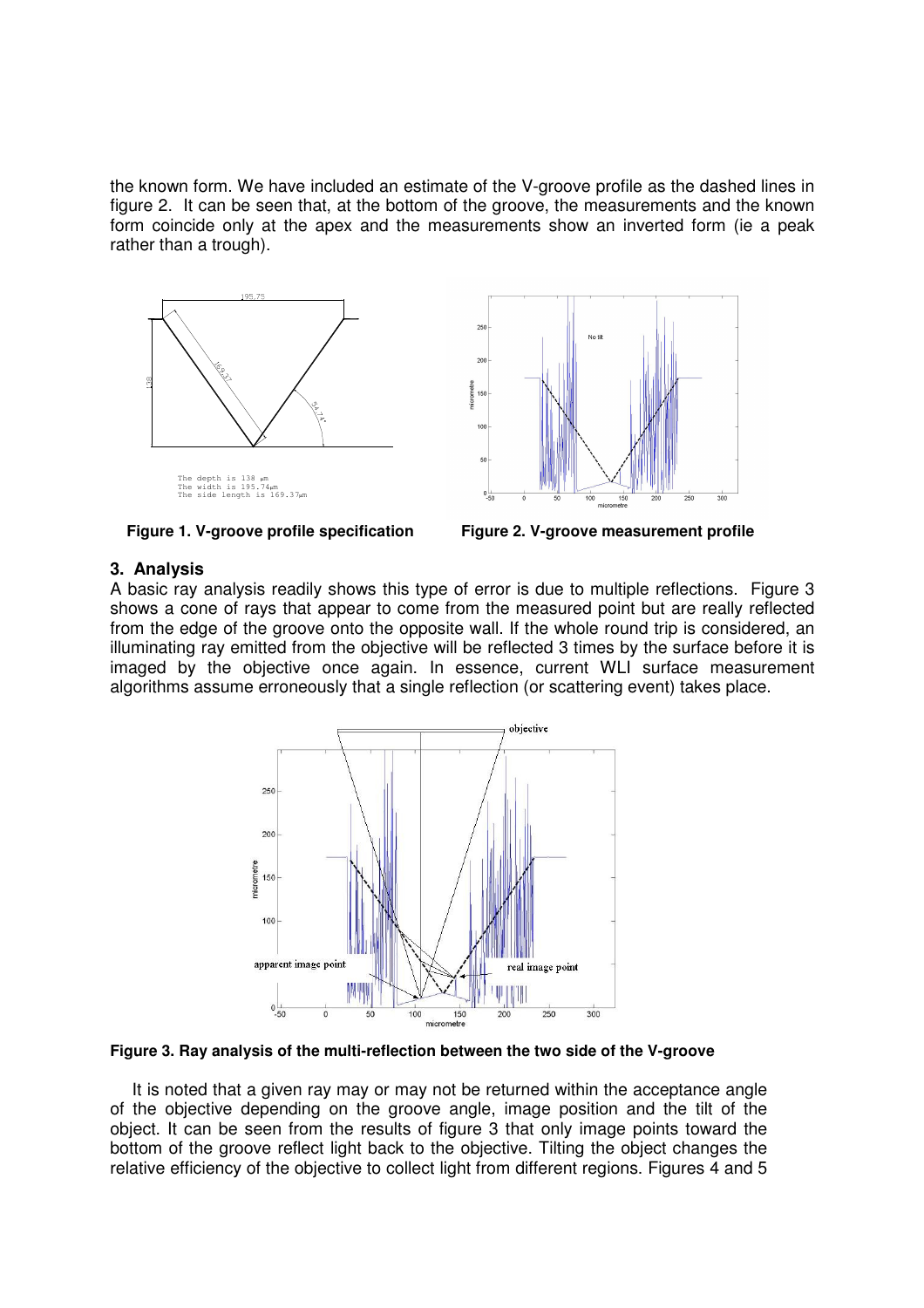show tilts of approximately 21 degrees and 30 degrees respectively showing efficient reflections collected from the right and left hand surfaces respectively. When the sample is tilted at 30 degrees, the profile measured by Zygo NewView has changed dramatically. Here it is noted that the substrate surface at the top left could not be measured since the (single) reflected signal is not within the acceptance cone of the objective. More surprisingly, the substrate surface (top right) is measured to be a plane almost 200 micrometres below its true position.





**Figure 4. V-groove measurement profile with 21 degrees tilt angle**

**Figure 5. V-groove measurement profile with 30 degrees tilt angle**

Although, this experiment is somewhat contrived it is noted that a typical machined surface might well consisted of many small V-grooves with a similar profile to that measured here. Figure 4 shows an illustration of the actual and an estimate of the measured profiles that might be expected in such a case. It is clear that an estimate of surface roughness made from data of this kind instrument will produce a substantial over estimate.



**Figure 6. Multiple Reflections/Scattering – Surface roughness over estimation**

# **4. Conclusion**

Although WLI is a fast and efficient measurement technique, when examined in detail it exhibits some systematic errors that are attributable to various sources. For the most part these errors are small (less than  $\lambda$ /2) but are significant with respect to instrument resolution (typically  $\lambda$ /500). With the exception of ghost steps, the errors documented here are surface related, that is they are only observed with certain surfaces. The errors can, however, be attributed to instrument parameters such as dispersion in the objective and illumination/observation NA.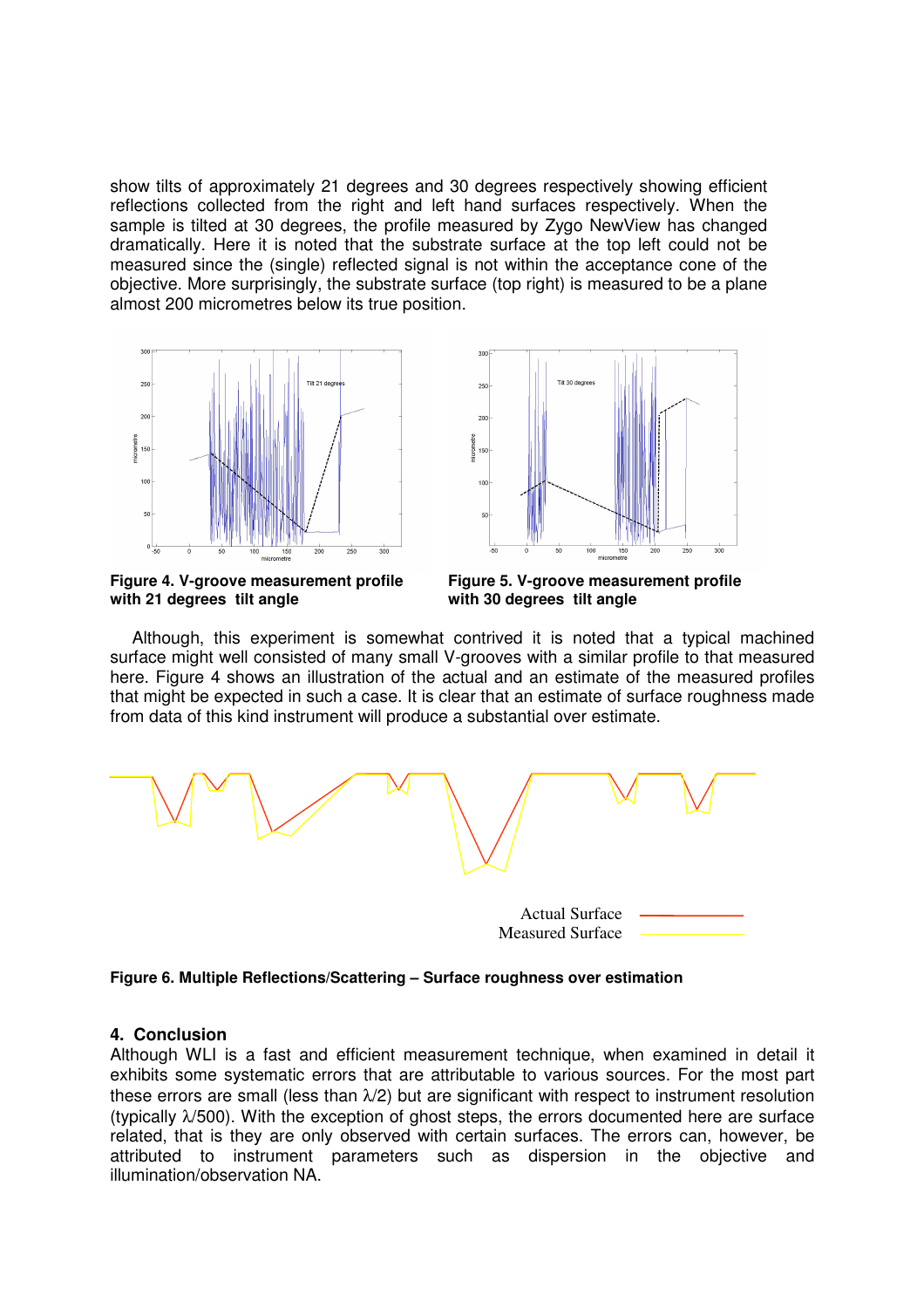In addition, we report the possibility of errors of far greater magnitude. In this case we measured a Silicon V-groove with a depth of 138µm and in one instance discovered a depth error of almost 200µm. These errors can be attributed to multiple reflections which are generally assumed to be negligible in WLI. For the particular V-groove geometry studied here we find the returned signal results from 3 surface reflections. It is worth noting that the contrast of the fringes following multiple reflections can be very high and the erroneous measurements cannot be considered as artefacts in the noise floor. However, the presence of errors of this kind can be flagged by taking a series of measurements with different surface tilt and subsequently examining the data for inconsistencies.

Multiple reflection errors have been demonstrated for a single sample of specific dimensions, however, similar errors would be expected for grooves of different depths and angles. A surface roughened with abrasive, for example, will contain many V-grooves with a range of dimensions. Multiple reflections will certainly affect surface roughness measurements and (from the results presented here) would be expected to over estimate the  $R<sub>a</sub>$  parameter. The over-estimate of surface roughness that has been found elsewhere can therefore be attributed to multiple reflections.

For small scale grooves, with dimensions of a few wavelengths or less, the ray based description of multiple reflections is inadequate and diffraction effects must be taken into account. At this scale it is perhaps better to attribute the errors to multiple scattering rather than multiple reflections. It is also possible to relate the (non-dispersive) Batwing Effect to multiple scattering as measurements around the edge of interest result from the superposition of light scattered from top, bottom and multiply scattered light from the edge itself.

# **References**

- 1. S. S. C. Chim and G. S. Kino, "Correlation microscope," Optics Letters **15**, 579 (1990).
- 2. P. J. Caber, "Interferometric profiler for rough surface," Appl. Opt. **32**, 1993 (1993).
- 3. G. S. Kino and S. S. C. Chim, "Mirau correlation microscope," Appl. Opt. **29**, 3775 (1990).
- 4. B. S. Lee and T. C. Strand, "Profilometry with a coherence scanning microscope," Appl. Opt. **29**, 3784 (1990).
- 5. L. Deck and P. de Groot, "High-speed non-contact profiler based on scanning white light interferometry," Int. J. Mach. Tools Maunfact. **35**, 147 (1995).
- 6. P. de Groot and L. Deck, "Surface profiling by analysis of white-light interferograms in the spatial frequency domain," Journal of Modern Optics **42**, 389 (1995).
- 7. T. Dresel, G. Haeusler, and H. Venzke, "Three-dimensional sensing of rough surface by coherence radar," Appl. Opt. **31**, 919 (1992).
- 8. Y-Y Cheng and J. C. Wyant, "Multiple-wavelength phase-shifting interferometry," Applied Optics **24**, 804 (1985).
- 9. W. Hillmann, "Surface Profiles Obtained by Means of Optical Methods-- Are They True Representations of the Real Surface," Annals of the CIRP **39**, 581 (1990).
- 10. H. Rhee, T. Vorburger, J. Lee, et al., "Discrepancies between roughness measurements obtained with phase-shifting and white-light interferometry," Appl. Opt. **44**, 5919 (2005).
- 11. W. Hillmann, U. Brand, and M. Krystek, "Capabilities and limitations of interference microscopy for two and three dimensional surface-measuring technology," Measurement **19**, 95 (1996).
- 12. U. Brand and J. Fluegge, "Measurement capabilities of optical 3D-sensors for MST applications," Microelectronic Engineering **41/42**, 623 (1998).